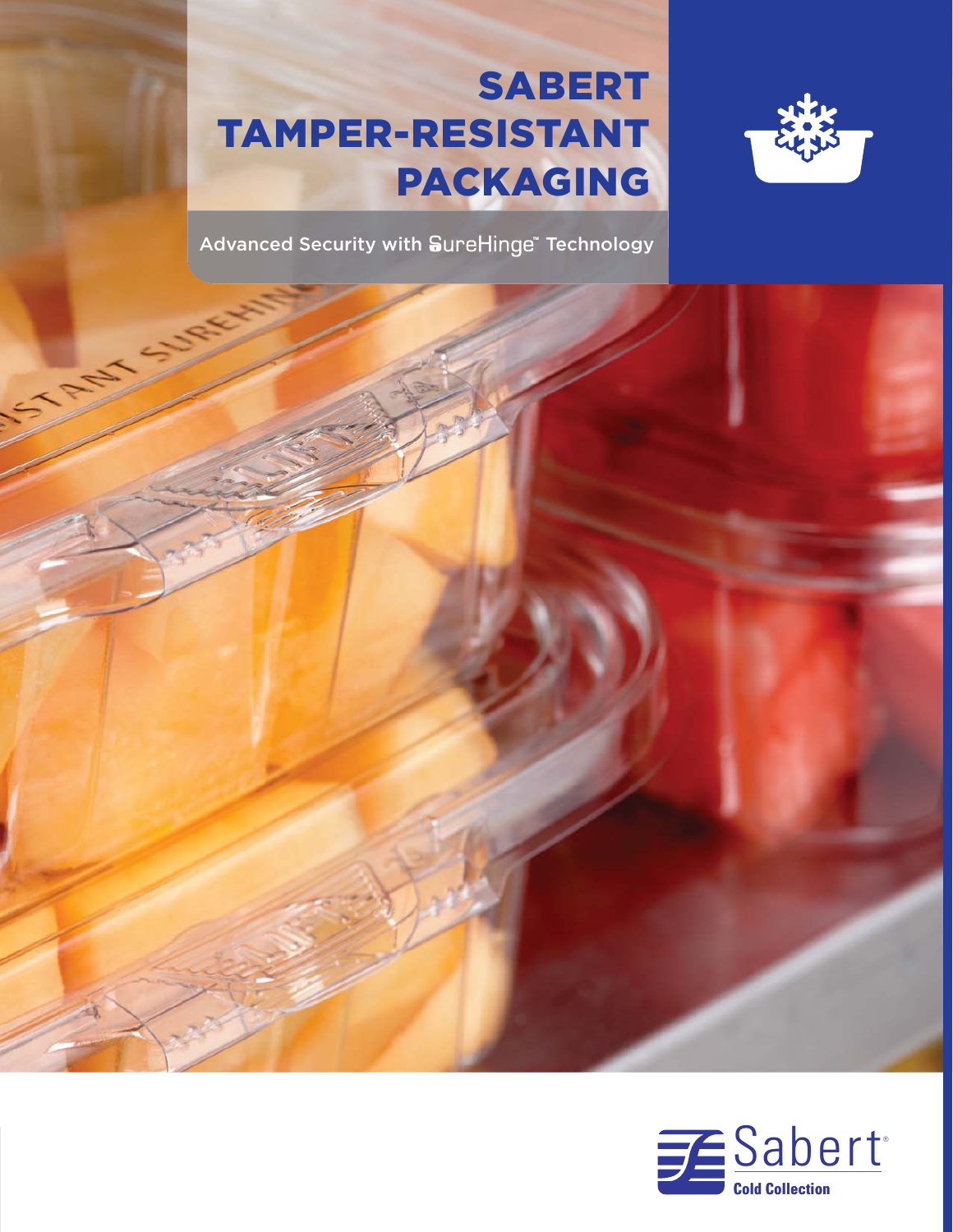# **SUREHINGE<sup>®</sup> TAMPER-RESISTANT RECTANGLES**

**SUREHINGE<sup>™</sup> from Sabert is the premier** packaging choice for merchandising fresh food in a secure & aesthetically pleasing way.

**SUREHINGE™** packaging offers you and your customers protection from intentional and unintentional tampering, so you can rest assured no one else handles your food before it's purchased.

**SUREHINGE™** technology helps to protect your food without additional resources needed for shrink bands, labor and waste from foods being exposed to heat tunnels.<sup>2</sup>

#### **MORE SECURE, NO WASTE**

**SUREHINGE<sup>™</sup> Technology:** Our audible snap and lift technology lets consumers know if your containers have been opened or are closed

**No Waste:** SUREHINGE™ offers consumers the security of tamper-resistance, without having to worry about having excess plastic waste strips, once when the container has been opened



# **90% OF CONSUMERS BELIEVE BRANDS HAVE A BIG RESPONSIBILITY TO ENSURE SAFETY1**



### **SUREHINGE™ PROTECTS YOU FROM INTENTIONAL & UNINTENTIONAL TAMPERING**

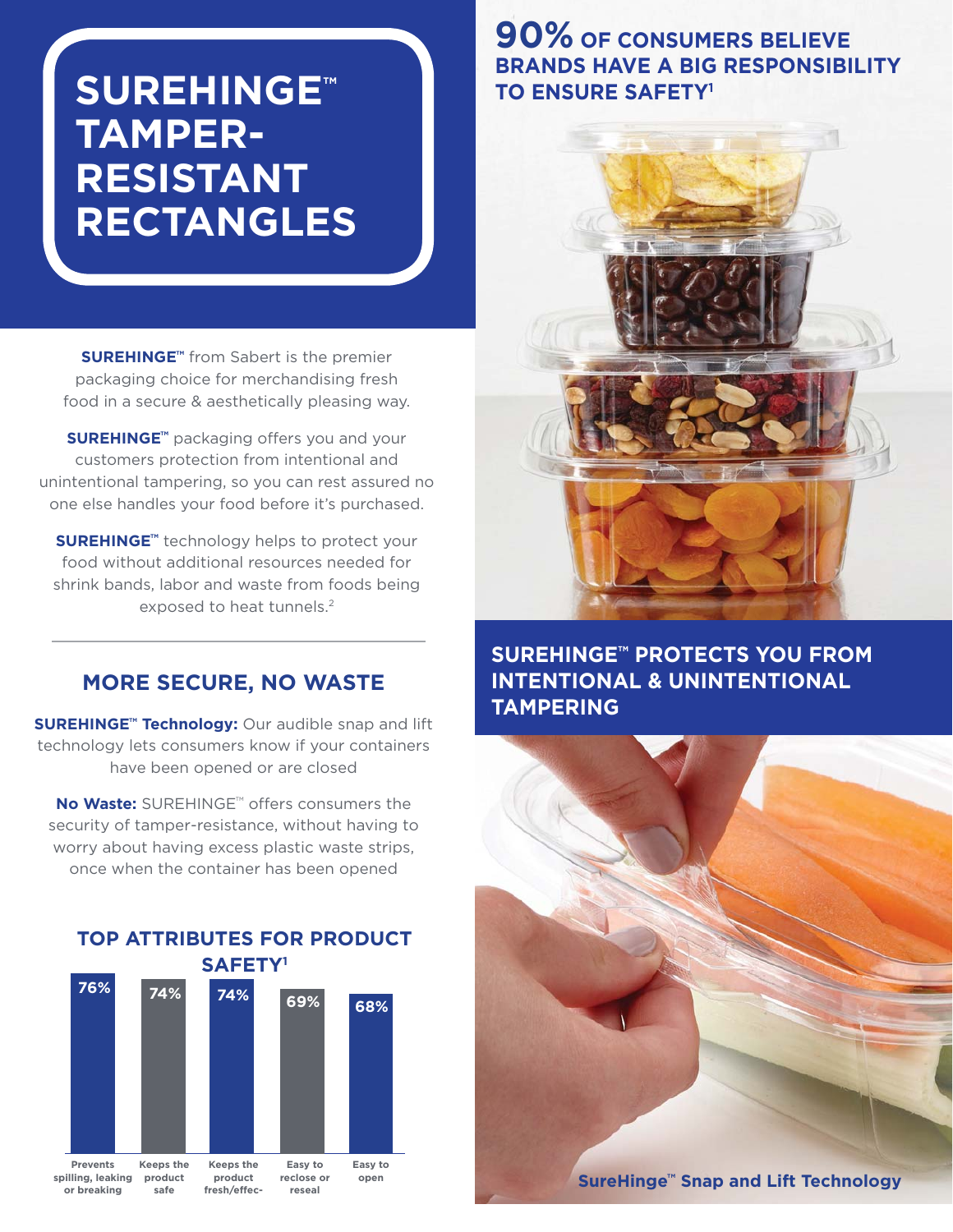# **RELIABLE PERFORMANCE. PREMIUM AESTHETICS.**

## **TAMPER-RESISTANCE YOU CAN TRUST**

**More Secure:** It's difficult to bypass SUREHINGE<sup>™</sup> tamper-resistant technology without damaging the container, making it the premier choice in food safety

**Tamper Indicator:** Store operators and customers can easily see when a container has been opened with our SUREHINGE™ tamper-resistant technology

### **LEAK RESISTANT & STACKABLE**

**Leak-Resistant:** Tight-fitting lids mean less worries about leaks or spills, when transporting foods with a lot of liquid, such as cut fruit or coleslaw

#### **87% OF OPERATORS SURVEYED FEEL THAT LEAK RESISTANCE IS A KEY FEATURE FOR TAMPER-RESISTANT PACKAGING3**



**Stackable:** Sturdy construction, chamfered bases and angled stacking features on lids reduces the chance of containers sliding off in transit

#### **SHOWCASE MORE OF YOUR FOOD**

**Aesthetics:** Clean lines, limited ribbing and smooth corners showcase more of your food to your customers

**Clear PET:** Crystal-Clear PET allows you to show off the freshness of your foods to help drive impulse and grab n' go sales



**SKU Management: Reduce the** number of items that your operation

carries with a versatile line of SUREHINGE™ rectangles that are perfect for your produce, deli, bakery and snack foods

### **TOP REASONS WHY OPERATORS USE TAMPER-RESISTANT CONTAINERS1 :**

It keeps food fresh (77%) It keeps food safe (73%) It reduces my liability risk (55%)



**SUREHINGE<sup>™</sup> IS PERFECT FOR YOUR PRODUCE, DELI, BAKERY, SALTY SNACKS & CANDY** 

**Stacking features reduce risk of container slides in transit**